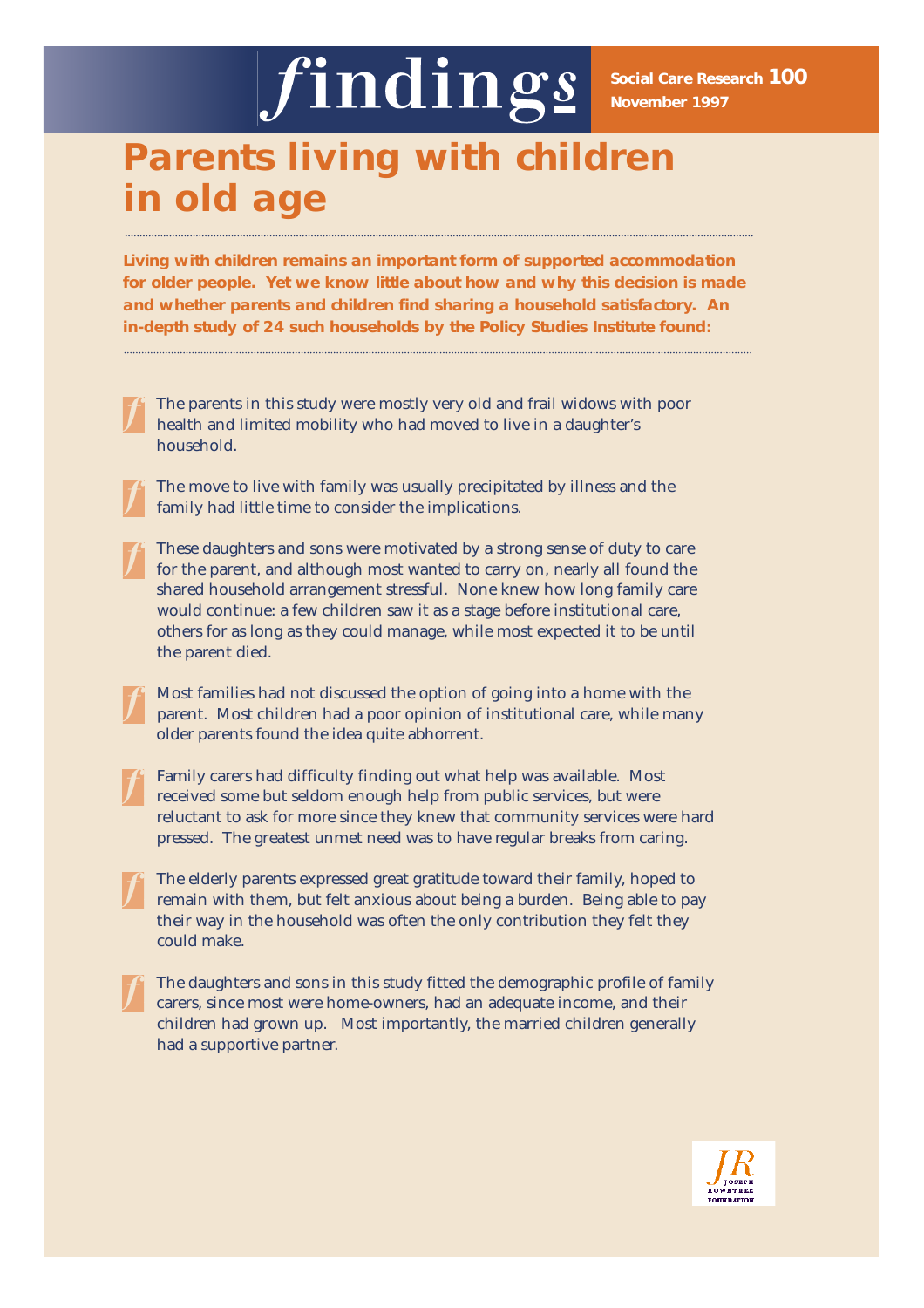#### **Introduction**

Community care policies are based upon the assumption of family care both between and within households. Although fewer older people moved to live with family during the 1980s, than moved into institutional care, living with others remains a significant supported accommodation option for frail older people. For example, one in ten octogenarian and older women in private households live with children. The trend away from care within the family, however, suggests that community care policies will have to try harder to make this a viable option for older people and their families.

The typical elderly parent in this study was a very old and frail widowed mother with poor health, limited mobility and some degree of confusion. These older people (usually prompted by their families) had decided that they could no longer manage to live alone. They had been assisted in their own home by family and by community services but most now needed more intensive help:

*She had a fall and came here because she wasn't very well. Then the doctor diagnosed her as having the start of Alzheimer's and said she couldn't go back to the flat on her own.* (Daughter)

The adult children in this study fitted the demographic profile of family carers, since most were middle-aged married daughters whose children were grown up. Also, these were mostly owner-occupier households with an adequate income and hence some capacity to take another person into their home.

# **Moving in with children**

These daughters and sons all felt a strong sense of obligation, so that 'doing their duty' gave a sense of satisfaction:

*It was one of those things that I just felt had to be done.* (Daughter)

Although many had an affectionate relationship with their parent, opting for family care did not depend upon a close relationship (though this made for a happier household). Most felt guilty about the idea of "putting mum in a home":

*I would have felt very guilty if I hadn't made an effort and had just walked away from the situation. I mean I still feel guilty now that she has finally gone into a home. People say to me, well, you know, you shouldn't feel guilty, you've done your best.* (Daughter)

Another characteristic of these households was that most married children regarded their partner as very supportive. These daughters, for example, believed that having an elderly parent come to live with them was only manageable with their husbands' support:

*My husband, who is fantastically supportive, said that she must come and live with us. If I am honest, I think that I was hoping he might say, well, I don't think we can cope with this.*  (Daughter)

These older people felt apologetic about staying in their child's household since they had "always said that I would never live with my children". But they had come to the point of being unable to carry on alone and felt that it was natural to turn to family, preferably to a daughter, rather than to strangers:

*When you have got someone of your own who you know is looking after you, your mind is at rest, you don't have to worry. She is my baby daughter and she is very good to me.* (Mother)

Most older parents and children had made the decision to move in a crisis without fully investigating the options. Older people had little opportunity to recover from an illness or accident before being rushed into a decision, and family members had little time to make plans:

*We just thought this is what we have to do. It was a sudden decision and after that everything just piled up on top of us.* (Daughter)

Older people themselves were often not fully involved in considering the options or in making the decision since going into a home was virtually a taboo topic with these families. While some daughters and sons had considered the possibility, most parents insisted that "it has never been mentioned":

*I have got my family, so there was no question of that.* (Mother)

These families had a low opinion of institutional care and most saw it as a last resort or as a failure of responsibility on their part. Older people themselves were strongly opposed to and even fearful of the idea of moving into a home:

*I've heard so many rumours. I know several people who have been there. One woman was covered in bruises. I couldn't. No. My daughter brought me straight here from the hospital and I have been here since.* (Mother)

# **Making room**

Home-ownership gave these households some room for manoeuvre. Most had modified the house to the needs of an elderly person with restricted mobility by swapping rooms to avoid stairs, installing ramps and rails, or putting in an extra bathroom. Most would have liked more privacy for the parent and for the family, usually only possible with extensive and expensive house adaptations and additions: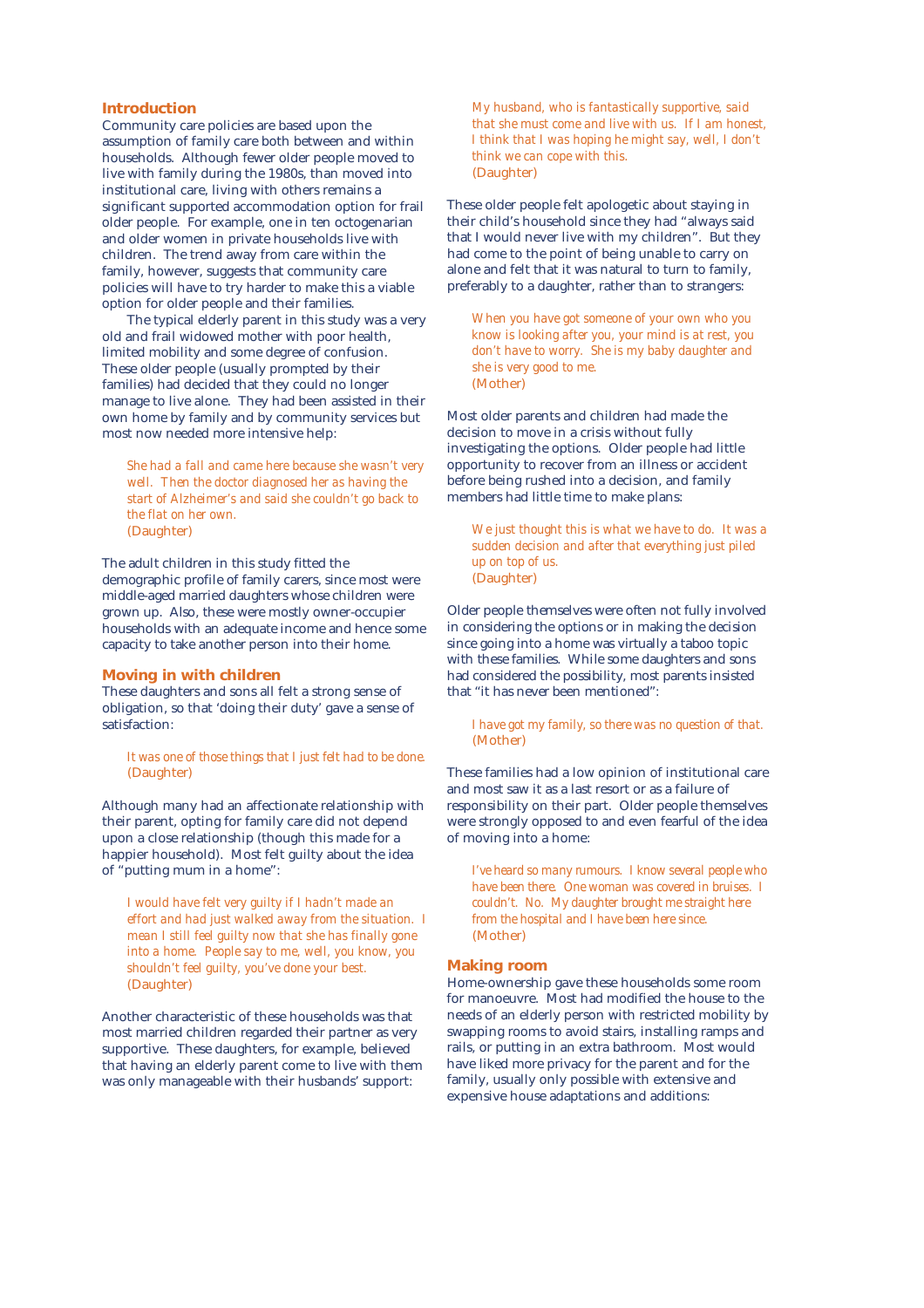*The main thing that most concerned me was that we should have our own space. That is the biggest source of conflict. And to do your own thing when you want.* (Daughter)

Most of these parents required considerable care and saw themselves as a dependant in their child's home. Although older parents had little say in the running of these households, they arguably still had more control over their daily routine than people in residential homes, and certainly more sense of identity as a person in their own right with their own life story:

*I feel I am living in a real home. Perhaps not my own, but I don't feel out of place. I don't think of it as my home, but it is a very nice home.* (Mother)

# **Making a contribution**

These older people stressed that they were "paying their way". They contributed pension money to the household budget, paid a share of the bills, and had a little extra money to buy treats:

*I' m not helpless or penniless. I am living on my pension that I paid for from the age of 14. Everybody gets their pension, don't they? If they are short of money and I have it in my purse, I do help them, oh yes.* (Mother)

The older women who were able to, tried to help with household chores, which their family recognised, and they were pleased when given something that they could manage:

*I try to help. I don't like to be a nuisance and do things wrong and make it even worse for her. I do try. I must do something. You've got to feel that you are helping in some way so you do the best you can.* (Mother)

# **Benefits and services**

Most families were getting home care or other assistance from Social Services but the amount of help was variable and unpredictable, and seldom felt to be enough. Most people were very grateful for what they got and were appreciative of the staff who came into their homes:

*She is wonderful and like a friend of the family.*  (Daughter about carer)

These family carers complained, however, that "nobody tells you" about what is available:

*At no stage have Social Services said that your mother needs this and we are going to provide it. It has been a case of discovering what might be available and then asking. I think that I'm fairly clued up and fairly articulate. When I needed things, I found the right person to ask. But I am sure that there are plenty of people who don't.* (Daughter)

They also had to be persistent in order to obtain benefits and services. These women felt apologetic about asking for help, however, since they had been told that Social Services funds were scarce and must go to those in most need.

This study asked family carers what would help them most to care for their parent successfully, and as in other studies, regular and responsive respite care was a key request. The family carers in this survey had a range of respite needs, including live-in temporary care, day minding at home, and day centre attendance. Respite care admissions could be distressing, however, and had to be handled carefully:

*I did have her in a respite place for a week. When I went to collect her she was crying, she wouldn't let go my hand. So I thought never again. I'm never going to do that to you again.*  (Son)

The Social Security carer's money was seen by family carers as some recognition of their efforts, but it was also important to older people who saw it as a payment on their behalf towards family care.

#### **Long-term care**

Most families found caring for a parent a manageable but very demanding household arrangement. One group saw family care as a stage between independent living and institutional care; a second group thought there would be a stage such as incontinence or severe dementia beyond which they could not continue; while a third group expected to look after their elderly parent for "the rest of her days". This range of views is illustrated in the following quotes:

*It is emotional rather than physical stress. I feel emotionally worn out, absolutely worn out. No, there are no good things about the arrangement, none at all, none at all.* (Daughter)

*If she ever gets to the stage when she is completely senile, then there is no way I could cope, and she'll go into a home. But while she knows I'm here, and she thanks me every night when she goes to bed for what I am doing for her, I couldn't possibly send her away.* (Daughter)

*She is contented. I've got her for as long as I can manage her and hopefully that will see her to the end of her days, and then after that I will feel happy with myself. If you do what you can, you have no regrets after.* (Daughter)

Older parents were extremely grateful for the security of family care rather than being put in a home. All wanted to remain with their family despite anxieties about being a burden:

*My daughter said, "Don't be silly mum, we love having you," but I still feel that I am a nuisance.* (Mother)